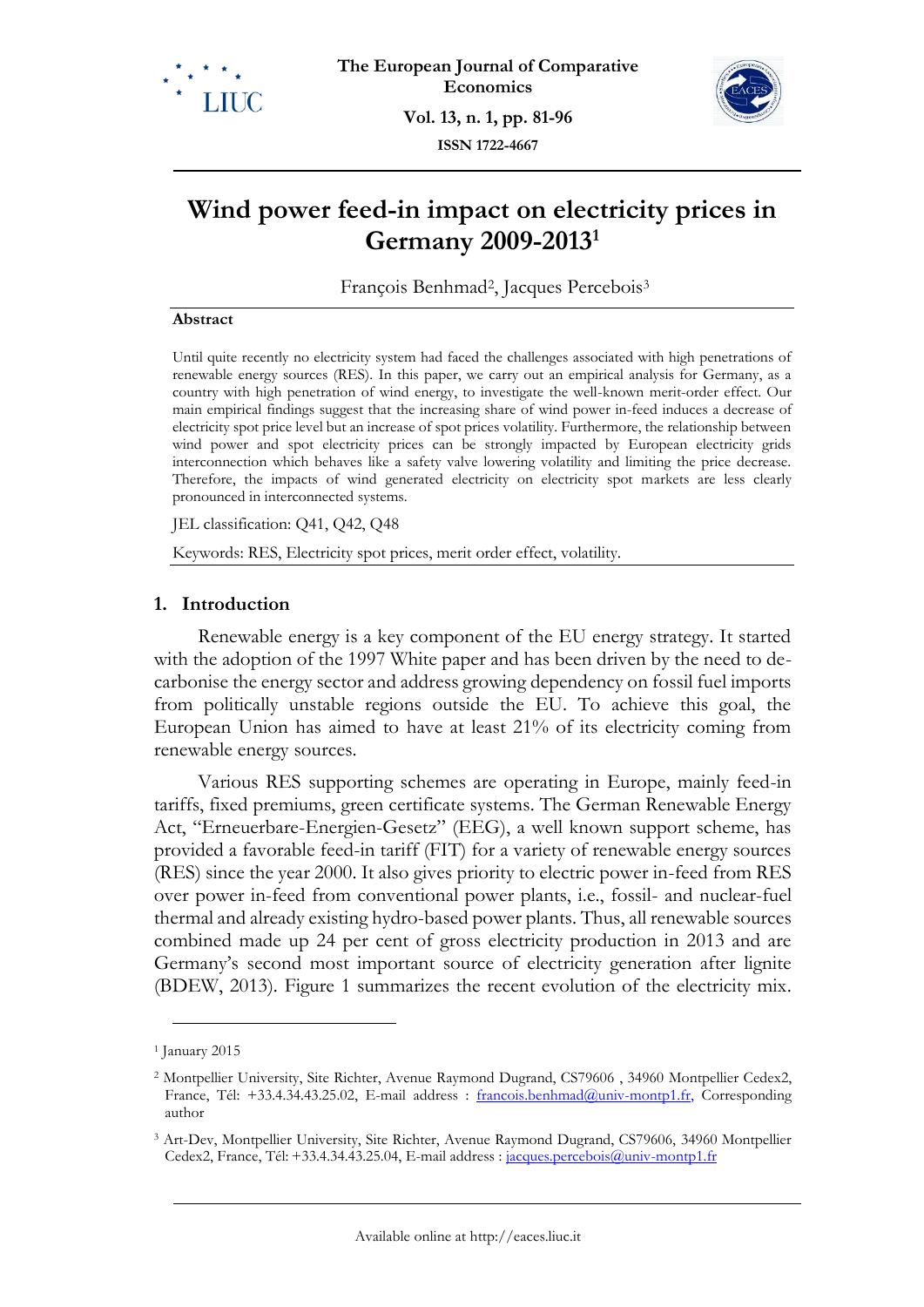Carbon-intensive technologies clearly prevail in Germany, even though the system participation of renewables has grown significantly in the last few years (renewable production tripled from 40 TWh per year in 2001 to more than 150 TWh in 2013).



Figure 1. Share of gross electricity generation (2013).

*(Author, source AG Energie bilanzen)*

However, this success has led to many challenges to Germany energy system, thus raising doubts on RES future economic viability.

In this paper, we address a central question of the research agenda on renewable energy sources by exploring the impact of the RES on electricity prices (the merit order effect). Indeed, one of the central empirical finding in the literature on renewable energy is that an increase in RES generation would put a downward pressure on the spot electricity market price by displacing the conventional power plants with higher marginal cost.

The goal of this paper is to carry out an empirical analysis to investigate the well-known merit-order effect by using a data sample of daily electricity spot prices in Germany for the 2009-2013 period.

There are two main contributions of this study to the literature. Firstly, an AR-X- GARCH-X modeling is used with wind generation as an exogenous variable included in the mean and the variance equation. The goal is to assess the joint impact of intermittent renewable electricity generation on the electricity spot price level as well as on spot price volatility in Germany.

Secondly, in order to take into account the European grid interconnection, we have proxied it by the Germany-France prices differential (spread) and used it as an additional explanatory variable in our AR-X-GARCH-X model. The goal consists on assessing the market coupling on the RES impact on price level and price volatility.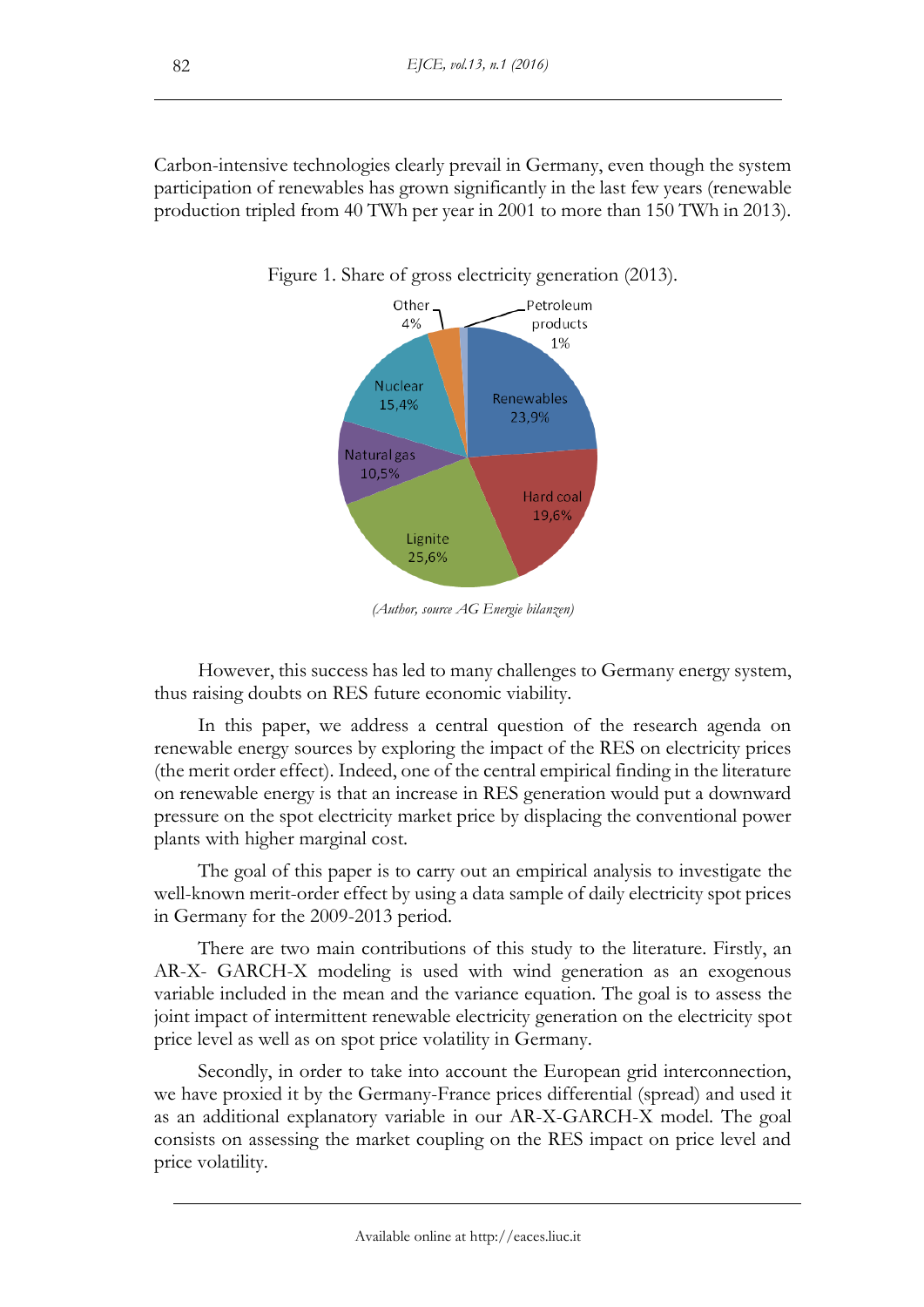Our main findings suggest that intermittent wind power generation does not only decrease the spot electricity price in Germany but also increases its price volatility. However, the downward effect of the feed-in of wind-generated electricity on spot prices and the upward effect on price volatility are limited by the possibility of exporting part of the surplus wind power to Germany's neighbours (including France).

The so-called merit order effect has gained increasing attention in the literature both on a theoretical basis and an empirical one. Indeed, Jensen and Skytte (2002) point out that RES generation enters at the base of the merit order function, thus shifting the supply curve to the right and crowding the most expensive marginal plants out from the market, with a reduction of the wholesale clearing electricity price.

Several papers have carried out empirical analysis on the impact of RES in electricity markets, finding evidence of the merit-order effect. Indeed, one of the central empirical findings in the literature on renewable energy (RE) is that an increase in intermittent sources generation would put a downward pressure on the spot electricity market price by displacing high fuel-cost marginal generation. RE installations, although they are very capital-intensive, have almost zero marginal generation cost and thus are certainly dispatched to meet demand. More expensive conventional power plants are crowded out, and the electricity price declines.

It is worth noting that several authors have explored this topic. For Germany, Bode and Groscurth (2006) find that renewable power generation lowers the electricity price. Neubarth et al. (2006) show that the daily average value of the market spot price decreases by 1  $\epsilon$ /MWh per additional 1,000 MW wind capacity. Sensfuss et al. (2008) show that in 2006, renewables reduced the average market price by 7.83  $\epsilon$ /MWh. Weigt (2008) concludes that the price was on average 10  $E/MWh$  lower. Nicolosi and Fürsch (2009) confirm that in the short run, wind power feed-in reduces prices whereas in the long run, wind power affects conventional capacity, which could eventually be substituted. For Denmark, Munksgaard and Morthorst (2008) conclude that if there is little or no wind (<400MW), prices can increase up to around  $80 \text{ E}/\text{MWh}$  (600 DKK/MWh), whilst with strong wind ( $>1500$ MW) spot prices can be brought down to around 34  $\epsilon$ /MWh (250 DKK/MWh). Jonsson et al. (2010) show that the average spot price is considerably lower at times where wind power production has been predicted to be large. Sáenz de Miera et al. (2008) found that wind power generation in Spain would have led to a drop in the wholesale price amounting to  $7.08 \text{ E}/\text{MWh}$  in 2005, 4.75 €/MWh in 2006, and 12.44 €/MWh during the first half of 2007.

Gelabert el al. (2011) find that an increase of renewable electricity production by 1 GWh reduces the daily average of the Spanish electricity price by  $2 \frac{\epsilon}{MWh}$ . Wurzburg et al. (2013) find that additional RES generation by 1 GWh reduces the daily average price by roughly 1  $\epsilon/MWh$  in German and Austrian integrated markets. Woo et al. (2011) carry out a empirical analysis for the Texas electricity price market and showed a strong negative effect of wind power generation on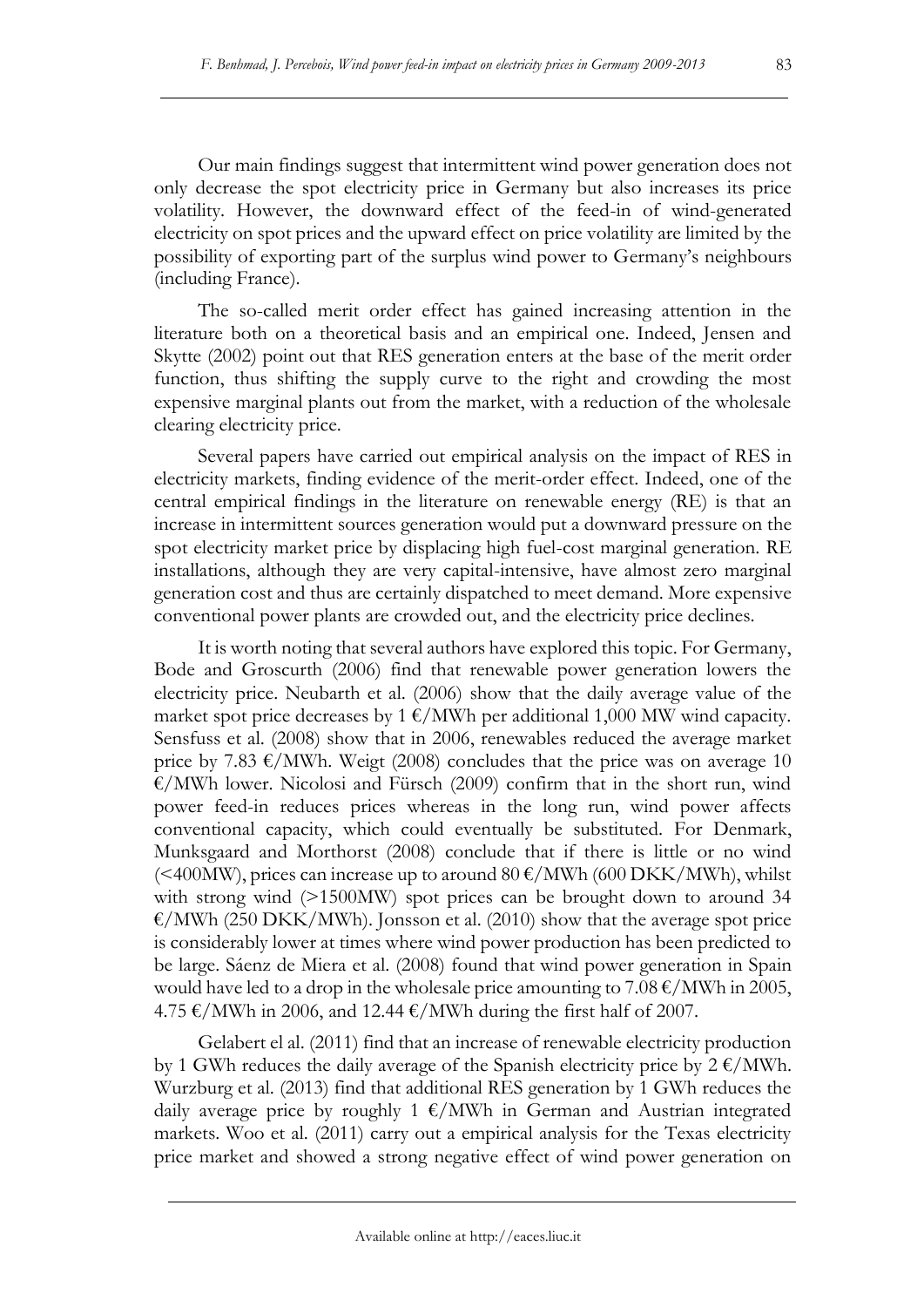Texas balancing electricity prices. Huisman et al. (2013) obtained equivalent results for the Nord Pool market by modeling energy supply and demand. Ketterer (2014) also examined wind power in German electricity markets and found that an additional RES generation by 1GWh led to a reduction of daily spot price by approximatively  $1 \text{\textsterling}/\text{MWh}$ .

The paper is organized as follows. Section 2 provides an overview of the merit order effect. In section 3, we carry out an empirical analysis and discuss the main findings. Section 4 provides some concluding remarks.

## **2. The merit order effect**

In order to supply electricity, different power generation technologies compete with each other according to their availability of supply and their marginal cost of production [\(fossil fuels](http://en.wikipedia.org/wiki/Fossil_fuel) such as [coal](http://en.wikipedia.org/wiki/Coal) or natural gas, [nuclear power,](http://en.wikipedia.org/wiki/Nuclear_power) renewable energy sources like hydroelectric generators, wind or solar energy).

The electricity market operates according to day-ahead bidding. Indeed, the transmission system operators basically receives the bids from all power producers for the quantity and cost for each hour of the next day and then assigns the dispatch based on the lowest cost producer until demand is met. All producers who dispatch get the marginal price of the last producer that dispatched. As a result even if the last producer only produced theoretically one kWh then that is the price of the system. This conventional approach consists in ranking the power plants of the system in ascending order of their marginal cost of generation. This approach is called the <u>merit order</u>.

Traditionally, the hydroelectric power plants are the first to be dispatched on the grid. They are followed respectively by nuclear plants, coal-fired and/or combined-cycle gas turbines (CCGT), and then open cycle gas turbine (OCGT) plants and oil-fired units with the highest fuel costs.

Although power plants with the highest marginal cost correspond to the oilfired gas turbines, gas plants are usually the marginal producers and as a result the cost of gas is very relevant to the wholesale pricing setting of electricity. But, due to EU ETS price weaknesses, carbon prices have plunged to record low prices making it more expensive to burn gas than coal. Moreover, The U.S. coal surpluses export due to shale gas revolution has lowered coal prices in Europe whereas oil indexation of gas contracts and geopolitical concerns have made natural gas more expensive. Therefore, the price competitiveness of more polluting coal-fired plants, allow them to be dispatched before the gas turbine and to be the key of electricity price setting.

However, a pricing based on marginal costs could never allow RES to recover their fixed costs. Indeed, the photovoltaic (PV) and wind power plants have a high average cost and their load factor is too low due to intermittency. Therefore, subsidising renewable energy sources by feed-in tariff scheme allowing their average costs to be recovered corresponds to a support mechanism outside the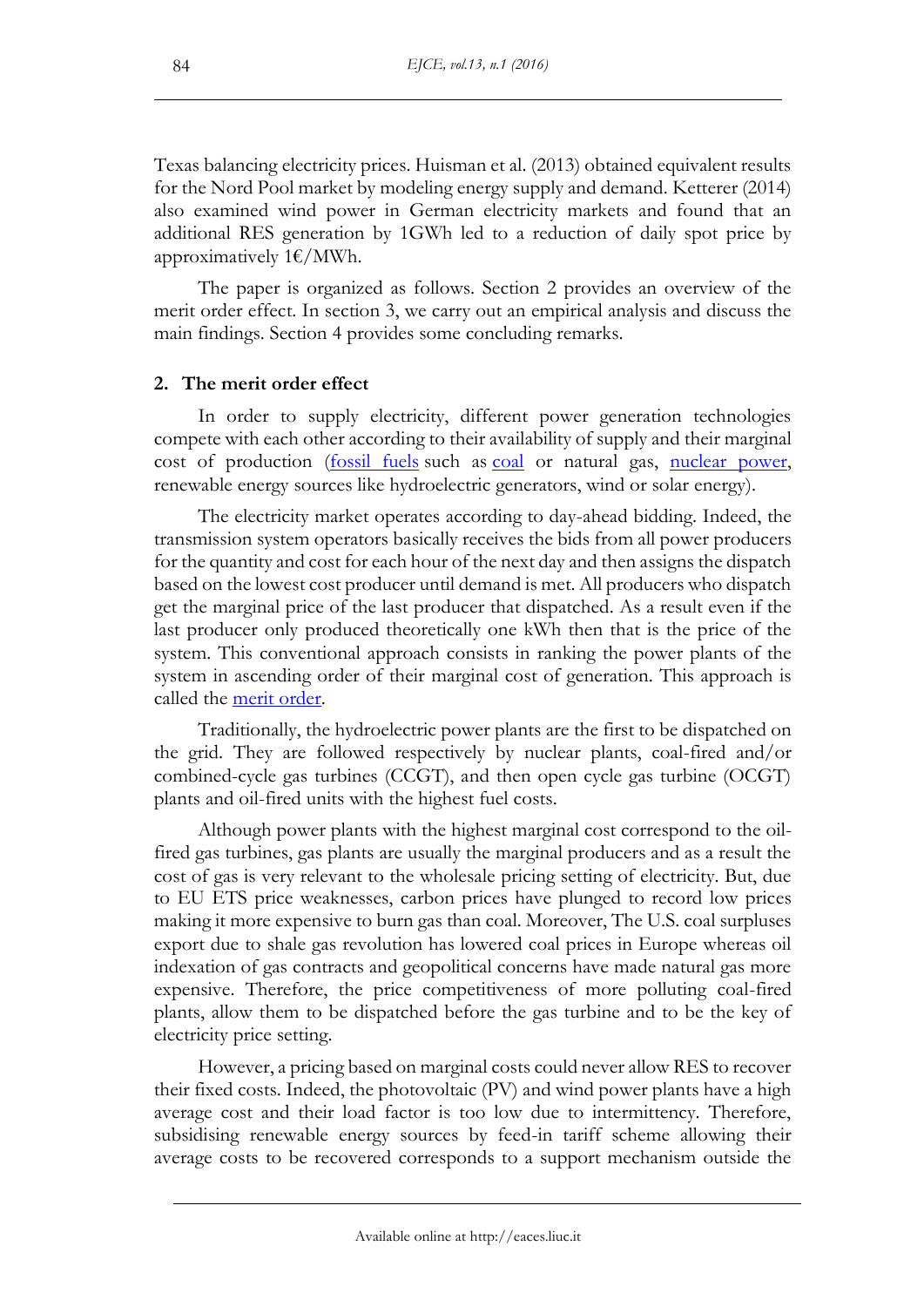market. By granting an economic return above the market price, these supporting schemes have promoted RES development in several European electricity markets.

As the renewable energy sources (RES) have priority for grid access at zero marginal cost, i.e, have the privilege of priority dispatch, electricity from RES participating to the auction process at zero marginal cost replaces every other energy source with higher marginal cost. The decoupling of spot market prices and RES in-feed due to FIT support scheme results in lower average equilibrium price level on the spot market. This downward pressure on wholesale electricity prices is the so-called *merit order effect* (Sioshansi, 2013).

Indeed, during full and peak times, the marginal power plant is logically a combined-cycle gas-fired plant. However, as they have no fuel costs, RES have a zero marginal cost. Thus, electricity from RES makes the coal-fired plant becoming the marginal plant. The electricity market price is thus lower than it would be if there was no RES power in-feed. Lowering electricity spot prices causes a serious distortion to the electricity market.

Indeed, if the wind or solar power plants were not remunerated according to feed-in tariffs scheme they could never be profitable because the spot market price at full and peak periods would not allow them to recovery their fixed costs.

Furthermore, the insufficient dispatching of the flexible gas-fired plants jeopardises their profitability as they cannot be operated profitably because peak spot prices are too often below their marginal operation costs. Thus, the RES, by lowering equilibrium spot price level, will squeeze peak load power plants out of the market due to their comparatively higher variable costs.

The following Figure 2 shows the merit-order curve based respectively on average and on marginal costs.



Figure 2. Merit order based on average and marginal costs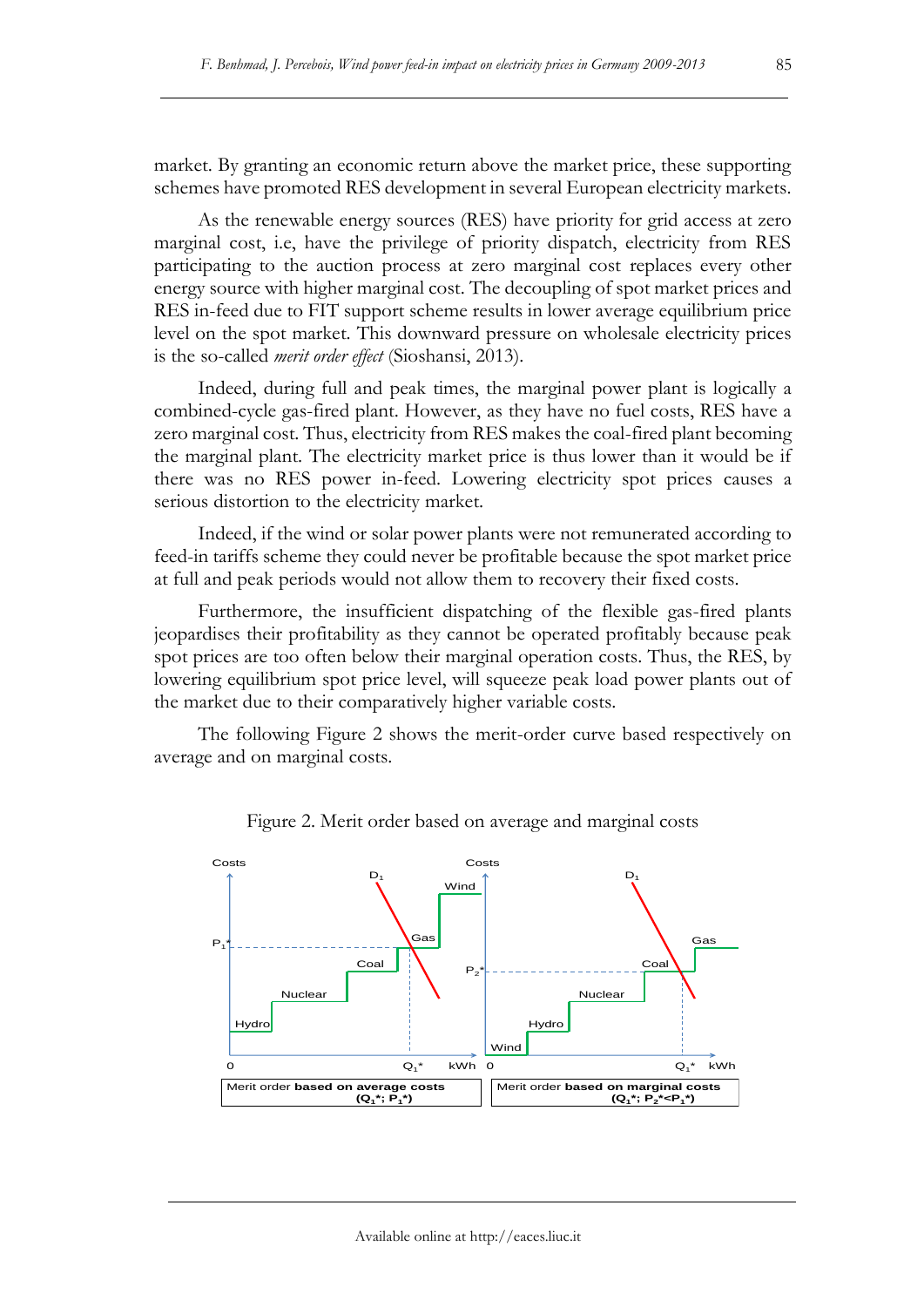## **3. Empirical evidence**

The total nominal power of wind farms climbed from 6.06 gigawatts (GW) in 2000 up to 33 GW by 2013 making Germany the third place in the international rankings behind China and the U.S. In this empirical section, we carry out an empirical analysis for Germany in order to explore this most evidenced stylized fact of RES impact on spot electricity prices: the merit order effect.

# **3.1 Data**

The analysis is based on time-series data of the German power system as provided by the platform of the European Energy Exchange (EEX) .

The data is daily Phelix base load. The spot market is a day-ahead market and the spot price is an hourly contract with physical delivery on the next day. The Phelix Day Base is then calculated as the average, weighted price over these hourly contracts. The sample data covers the period going from the 1st January 2009 to the 31st December 2013, summing up to 1826 observations.

Figure 3 provides a plot of the data for the whole period. It is easy to see that the data exhibits the typical features of electricity prices and contains several periods of extreme volatility, price spikes and shows a mean-reverting behavior.



Figure 3. Daily EEX day-ahead spot prices  $(\epsilon / MWh)$ SPOT

The descriptive statistics of German electricity spot prices summarized in Table 1 show that values of sample mean are close to 43.57 and a standard deviation of 12.10.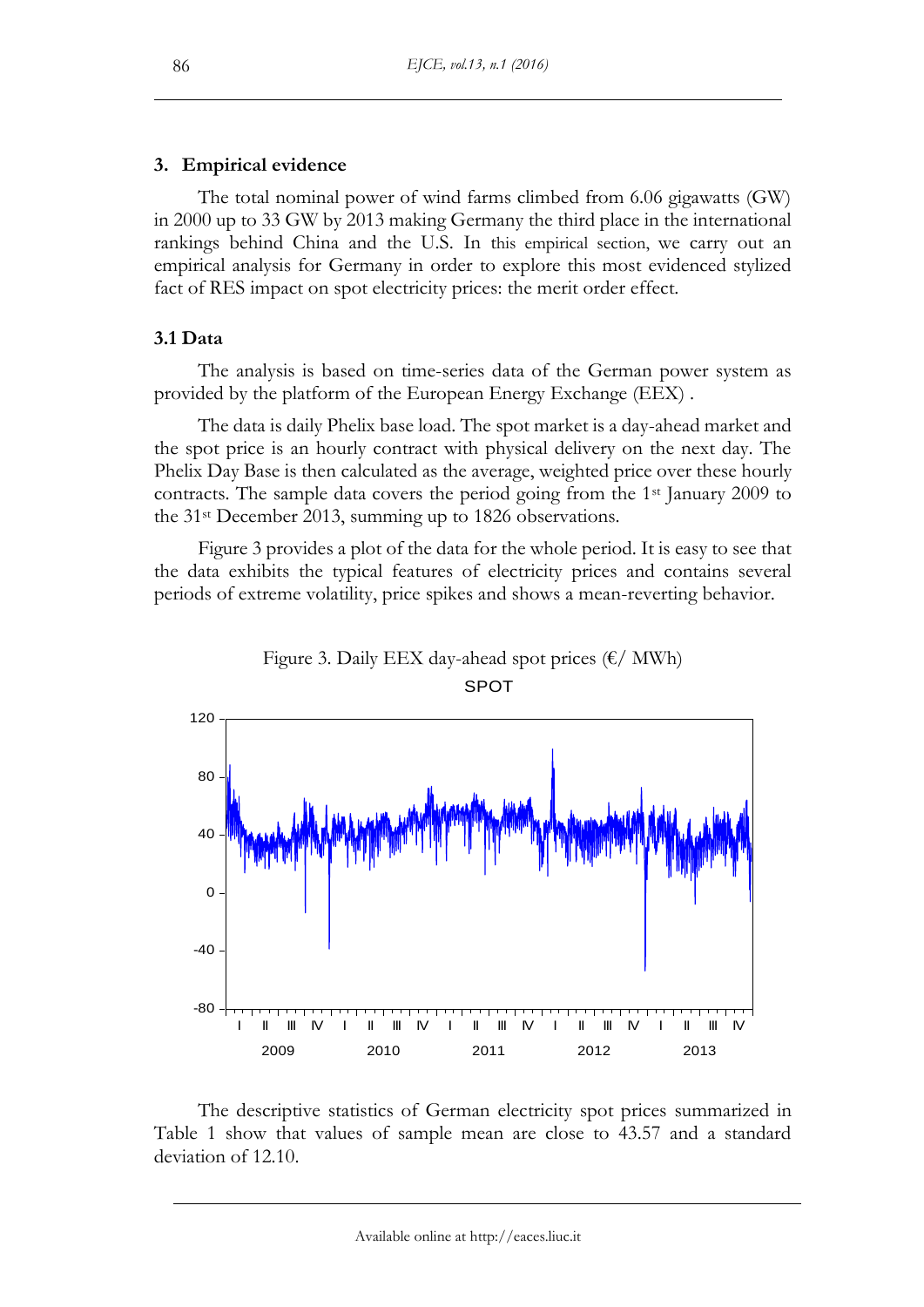| Observations | 1826    |
|--------------|---------|
| Mean         | 43.50   |
| Std.Dev.     | 12.10   |
| Skewness     | $-0.84$ |
| Kurtosis     | 8.34    |
| Jarque-Bera  | 2394.22 |
| Prob.        | 0.0000  |

**Table 1 Descriptive statistics of German electricity spot prices.**

The sample kurtosis (11.50) is higher than 3, the kurtosis of a normal distribution, implying that price distribution exhibit fat tails. Furthermore, negative skewness indicates a greater probability of large falls in electricity price than large increases. By the Jarque- Bera statistic, the null hypothesis of normal distributions is also rejected.

For the wind power in-feed, we use daily forecasts for the full period as illustrated in Figure 4.



Figure 4 .Wind power feed-in (2009-2013)

These forecasts are made by the four German transmission system operators (TSO).<sup>4</sup> The descriptive statistics of wind feed-in reported in Table 2 show that the

<sup>4</sup> The data are available in 15-minute format. For this study, 15-minute MW data are averaged for each hour and again averaged to MWh per day. There is four transmission system operators (TSO) in Germany and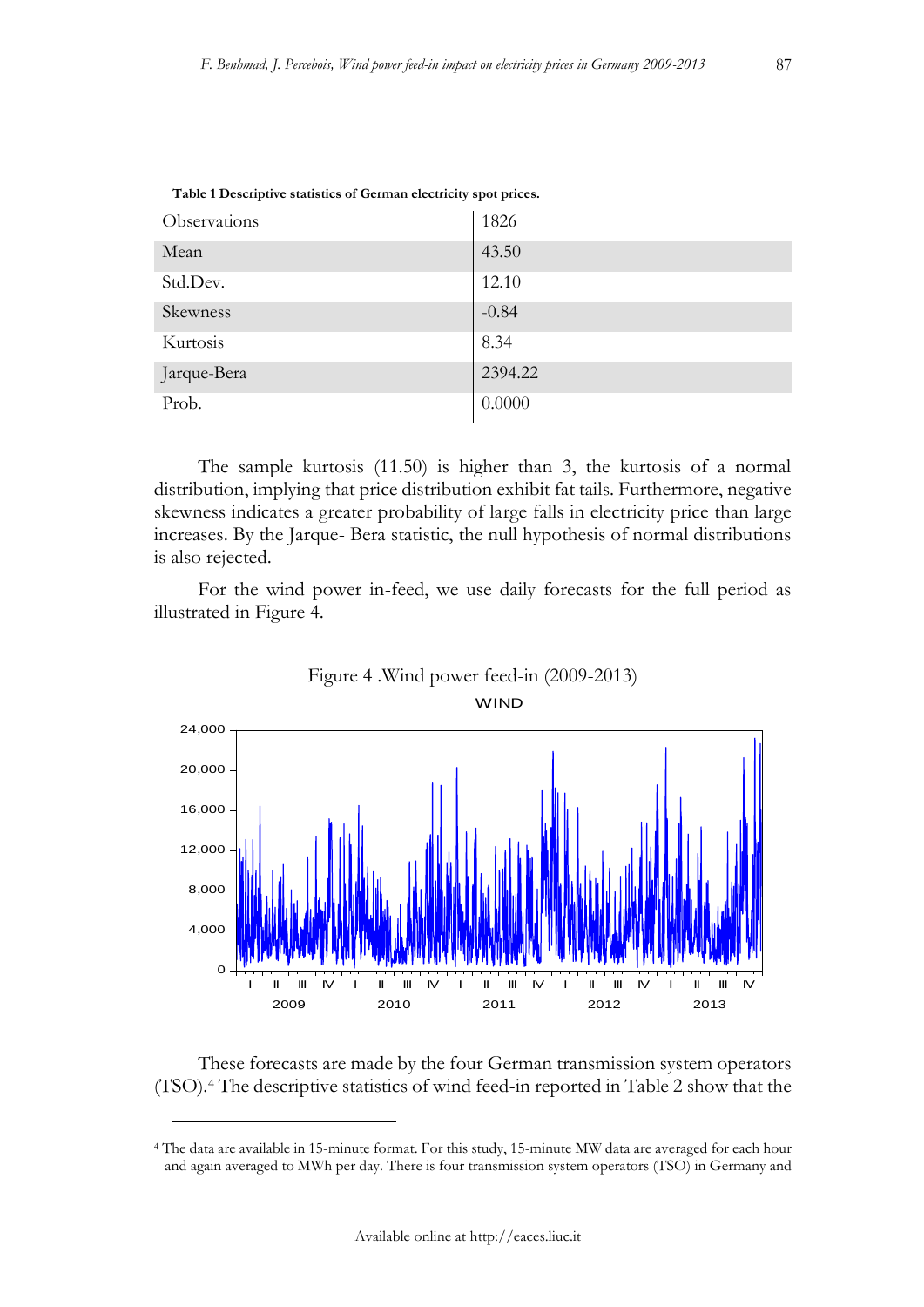| Table2. Descriptive statistics of wind feed-in |         |
|------------------------------------------------|---------|
| Observations                                   | 1826    |
| Mean                                           | 4787.28 |
| Std.Dev.                                       | 3795.48 |
| Skewness                                       | 1.50    |
| Kurtosis                                       | 5.52    |
| Jarque-Bera                                    | 1171.47 |
| Prob.                                          | 0.0000  |

Wind power forecasts fed into the grid has a mean of 4787 MWh per day but a high variability.

The price distribution exhibits fat tails (excess kurtosis) and the null hypothesis of normal distribution is rejected according to Jarque-Bera statistic.

# **3.2 Empirical methodology: ARMA-X-GARCH-X model**

In order to explore the link between daily electricity spot price and wind infeed, we should carry out a linear regression using least squares method. As electricity spot prices deviates from the normal distribution due to more frequent large outliers, outliers should first be removed before conducting the regression analysis. In line with the literature, we remove values that exceed three times the standard deviation of the original price series. The outliers are then replaced with the value of three times the standard deviation.

one TSO in Austria: *Amprion GmbH, TenneT TSO GmbH, 50hertz Transmission GmbH, EnBW Transportnetze*, and *APG-Austrian Power Grid AG*.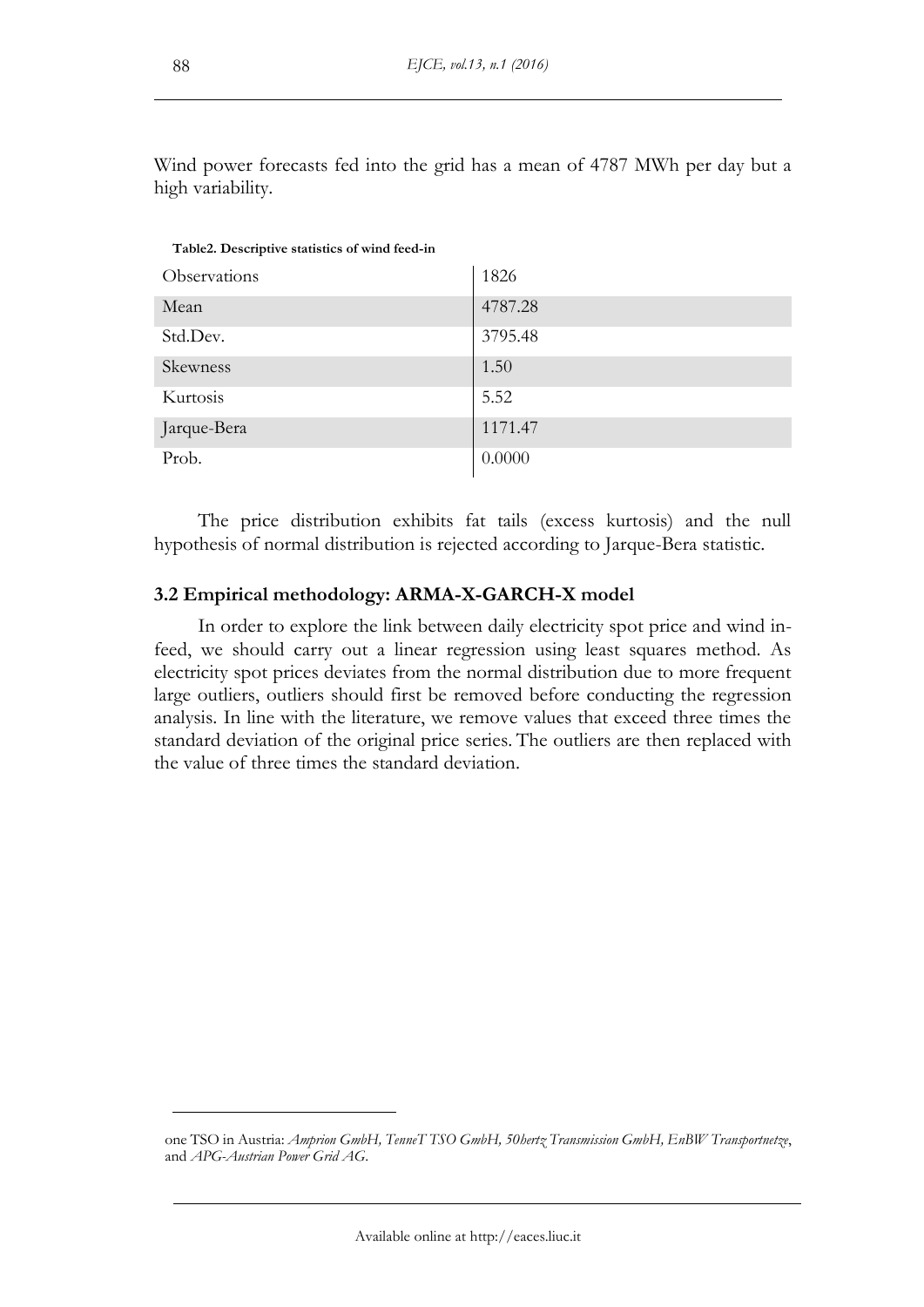

Figure 5. Outliers adjustment of spot electricity prices

Furthermore, the analysis of electricity spot prices correlogram shows a strong autocorrelation in lags 7,14,21,28 indicating a weekly seasonality. Indeed, electricity demand has a typical seasonal pattern as it varies throughout the day and during the week, as well as across the year. Therefore, models of electricity prices should incorporate seasonality by using dummy variables. For the weekly seasonality, dummy variables coefficients show a progressive lowering of electricity spot prices from the beginning to the end of the week. The lowest value occurs Saturday. For the monthly dummy variables, although some coefficients are not significant, we see a lowering of electricity spot prices during March, April, May, June, July and August.

After outliers removal and seasonal adjustment, we carry out an augmented Dickey-Fuller (ADF) test (Dickey and Fuller, 1981) to test for stationarity properties of electricity adjusted spot prices.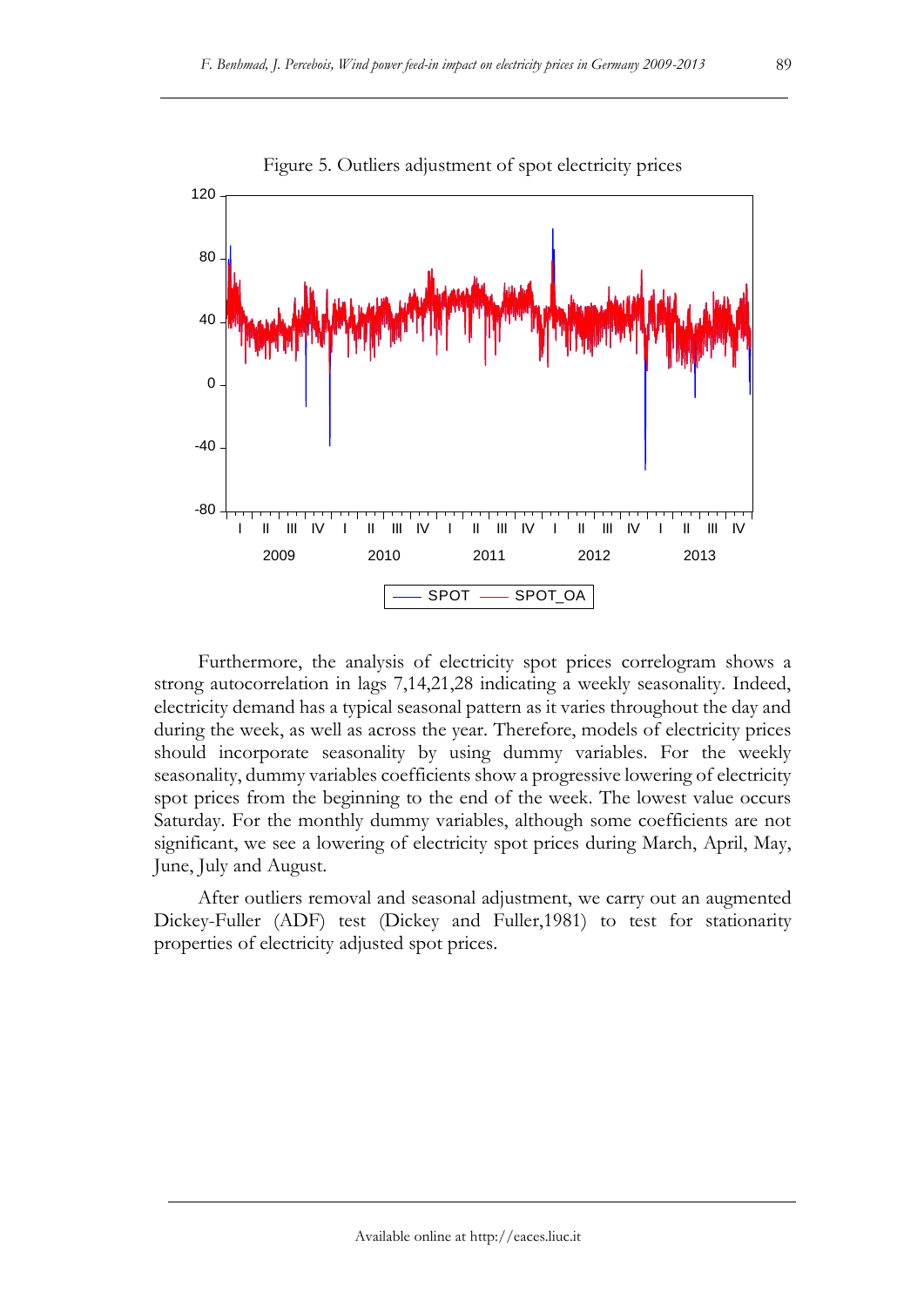|                              |                       | t-statistic | Prob.  |
|------------------------------|-----------------------|-------------|--------|
| Augmented<br>Fuller          | Dickey-test statistic | $-6.803016$ | 0.0000 |
| <b>Test Critical Values:</b> | $1\%$ level           | $-2.566233$ |        |
|                              | $5%$ level            | $-1.940998$ |        |
|                              | $10\%$ level          | $-1.616582$ |        |

**Table 3. ADF unit root test on adjusted electricity spot prices**

The ADF t-statistic is -6.8030 whereas the 5% critical value is -1.9410. The null hypothesis of a unit root is rejected, spot electricity prices are then stationary. As electricity is not storable, the price tends to spike and then revert (meanreverting behavior) as soon as the divergence of supply and demand is resolved (Escribano et al., 2011).

For the Wind power, the variable shows seasonal dynamics which could be accounted for by using dummy variables. The deseasonnalized time series called (wind\_sa) is then tested using the ADF test which reveals their stationary behavior (the ADF t-statistic is -22.1589 whereas the 5% critical value is -1.9410).

|                                |                | t-statistic | Prob.  |
|--------------------------------|----------------|-------------|--------|
| Dickey-<br>Augmented<br>Fuller | test statistic | $-22.15898$ | 0.0000 |
| <b>Test Critical Values:</b>   | $1\%$ level    | $-2.566233$ |        |
|                                | $5%$ level     | $-1.940998$ |        |
|                                | $10\%$ level   | $-1.616582$ |        |

**Table 4. ADF unit root test on WIND\_SA**

The following figure 6 shows the negative impact of wind power on electricity spot price, the so- called merit order effect.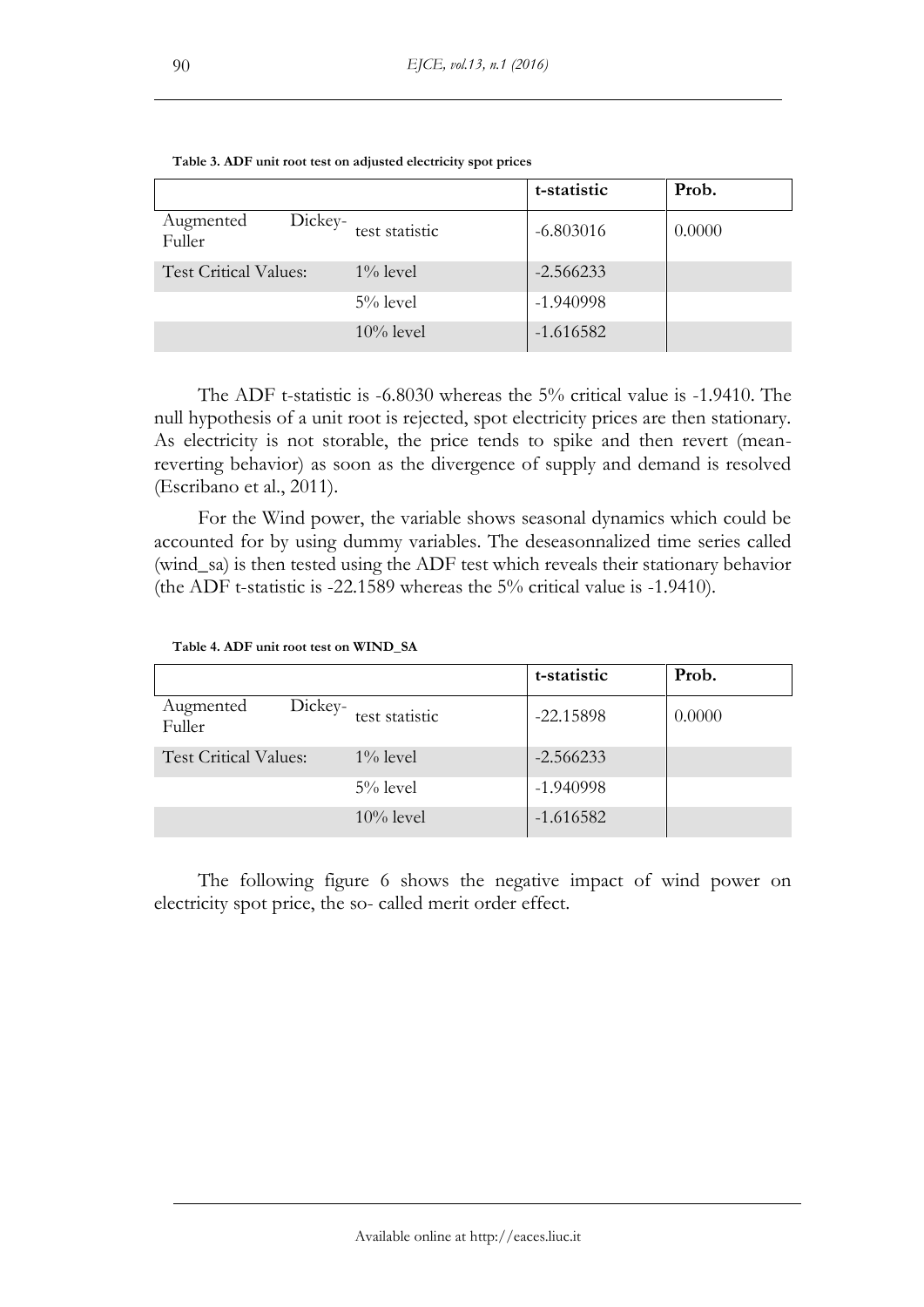

Even after removing out seasonality and outliers, electricity spot prices still present high order serial correlation in its structure which could be filtered out by an autoregressive moving average(ARMA) filter (Box and Jenkins, 1976) . Therefore, the impact of wind-in feed on spot electricity prices is explored according to the following ARMA-X model where the wind feed-in considered as an exogenous variable X:

$$
(spot\_sa)_t = \alpha_0 + \sum_{i=1}^p \alpha_i (spot\_sa)_{t-i} + \sum_{j=1}^q \beta_j \varepsilon_{t-j} + \delta wind\_sa_t + \nu_t
$$

The selection of autoregressive lag p could depend on AIC minimization, and q is assumed to be 0. According to the Akaike information criterion, the best choice was lag p=7 which corresponds to a weekly seasonality.<sup>5</sup>

The estimation results a reported in Table 5 (Column A) reveal a negative impact of wind power on the electricity price in Germany. Indeed, for each additional GWh of wind feed-in, the electricity price decreases by 1.23  $\epsilon$ /MWh at the spot market.

This price decreasing effect of wind electricity generation in Germany is more pronounced than in Ketterer (2014), as we have used a more recent sample data.

<sup>&</sup>lt;sup>5</sup> The results of 7 autoregressive terms, not reported here, are available upon request.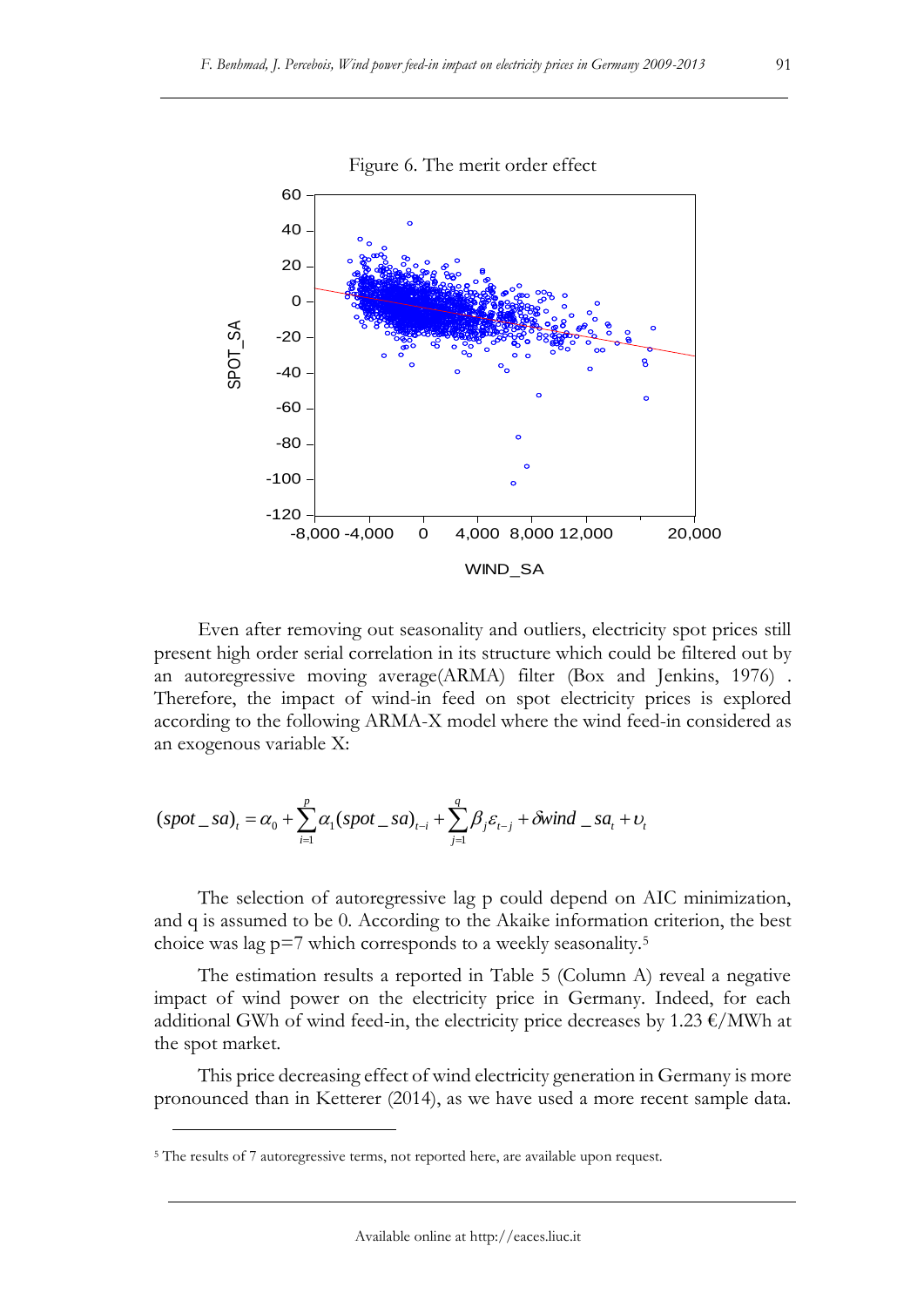Therefore, and given the average wind electricity generation during 2009-2013, the merit-order effect roughly corresponds to an average price decrease, in absolute terms, of approximately  $6 \epsilon /$ MWh.

#### **Table 5. Wind feed-in impact on electricity prices**

Dependant variable : electricity spot prices

Sample : 1.1.2009 31.12.2013

|                    | (A)                | (B)               | (C)               |
|--------------------|--------------------|-------------------|-------------------|
|                    | Mean equation      |                   |                   |
| Constant           | $-3.47(0.0056)$    | $-2.49(0.0740)$   | $-2.48(0.0558)$   |
| Wind               | $-0.00123(0.0000)$ | $-0.0010(0.0000)$ | $-0.0010(0.0000)$ |
| Spread             |                    |                   | 0.1316(0.0000)    |
| Variance equation  |                    |                   |                   |
| Constant           |                    | 8.75 (0.0000)     | 11.93 (0.0000)    |
| Alpha              |                    | 0.39(0.0000)      | 0.35(0.0000)      |
| <b>B</b> eta       |                    | 0.31(0.0000)      | 0.16(0.0001)      |
| Wind               |                    | 0.000455(0.0000)  | 0.000460(0.0000)  |
| Spread             |                    |                   | $-0.2617(0.0000)$ |
| Adjusted.R squared | 0.7125             | 0.7092            | 0.6930            |
| <b>AIC</b>         | 6.2741             | 5.9693            | 5.9385            |
| BІC                | 6.3013             | 6.0087            | 5.9839            |

*Note: AIC and BIC stand respectively for Akaike and Bayesian information criterion, p-values are in parentheses.*

The residuals of linear regression should then be homoskedastic according to least squares estimator hypothesis. Therefore, an ARCH-effect test following the procedure of Engle (1982) should be carried out on residuals. An ARCH effect in the residuals data indicates a time varying volatility dynamics. The parsimonious GARCH(1,1) specification (Bolleslev,1986) could be used to take into account the volatility of spot electricity prices.<sup>6</sup>

<sup>6</sup> The GARCH (p,q) model was introduced by Bollerslev (1986). The conditional variance is expressed as 2 1 2 1 2  $t - j$ *q j*  $_{t-i}$   $\tau$   $\sum$   $P_j$ *p i*  $\frac{c}{t}^2 = w + \sum_{i=1}^n \alpha_i \varepsilon_{t-i}^2 + \sum_{j=1}^n \beta_j \sigma_{t-j}^2$ - $\sigma_i^2 = w + \sum_{i=1}^r \alpha_i \varepsilon_{i-i}^2 + \sum_{j=1}^r \beta_j \sigma_{i-j}^2$  where  $w > 0;$   $\alpha_i \ge 0; i = 1, 2, \dots, p$ ;  $\beta_j \ge 0, j = 1, 2, \dots, q$  and  $\left[ \sum_{i=1}^p \alpha_i + \sum_{j=1}^q \beta_j \right] < 1$ *q*  $\sum_{j=1}^{\infty} P_j$ *p*  $\sum_{i=1}^{p} \alpha_i + \sum_{j=1}^{q} \beta_j$  ] < 1 ). The most used model in empirical litterature is GARCH (1,1) model where p=q =1 ;  $\sigma_t^2 = w + \alpha \varepsilon_{t-1}^2 + \beta \sigma_t^2$ 1 2  $\sigma_t^2 = w + \alpha \varepsilon_{t-1}^2 + \beta \sigma_{t-1}^2$ .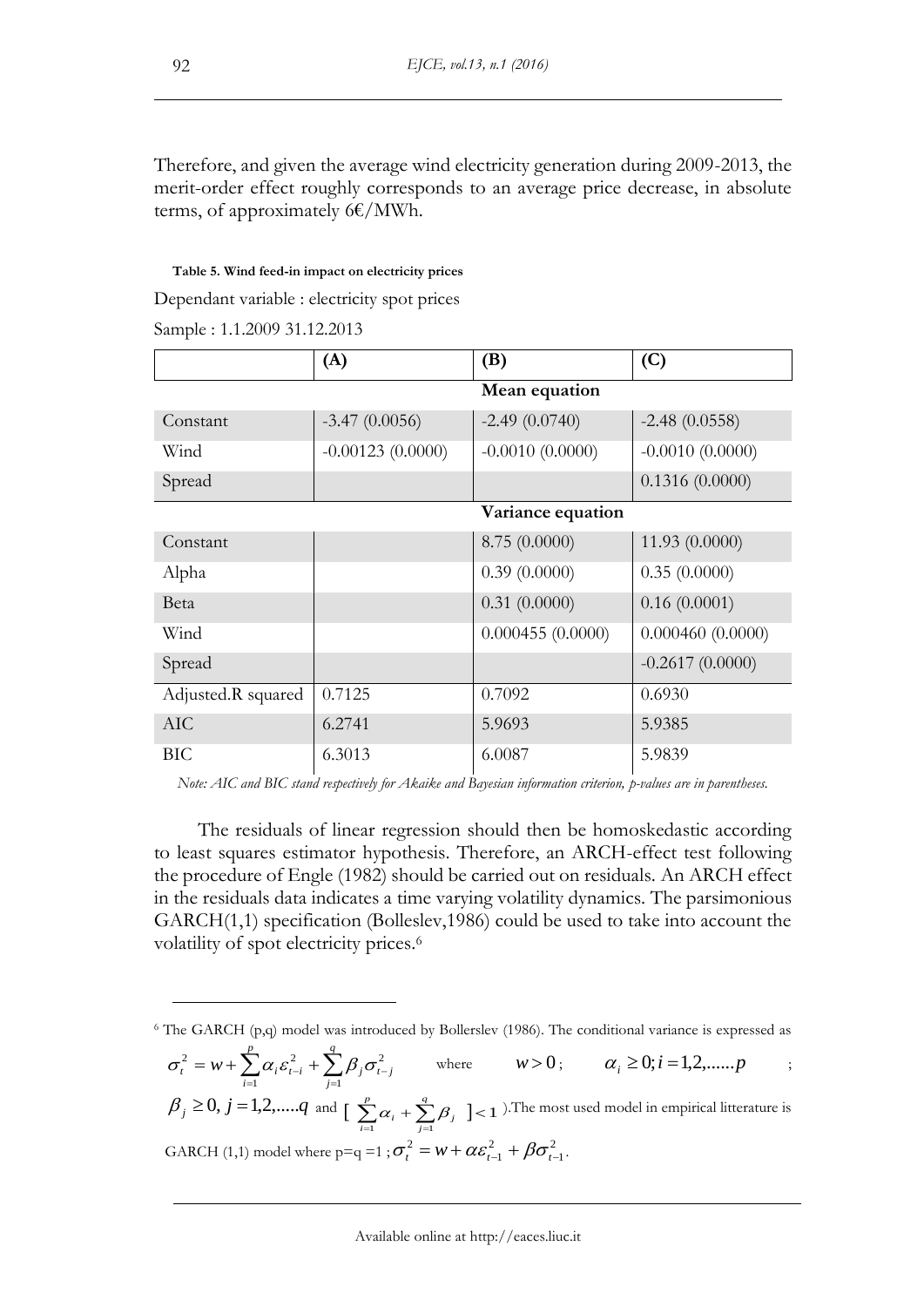Then, an ARCH-effect test following the procedure of Engle (1982) was conducted for the residuals time series. Results are reported in Table 6.

**Table 6. ARCH heteroskedasticity test on regression residuals**

| F-statistic      | 120.83 | Prob. $F(1,1816)$  | 0.0000 |
|------------------|--------|--------------------|--------|
| $Obs*R$ -squared | 113.41 | Prob.Chi-Square(1) | 0.0000 |

We conclude that the time series of residuals is heteroskedastic. We thus rely on the GARCH(1,1) to take into account the time-varying volatility feature.

As our goal consists in exploring the joint impact of wind in-feed on spot electricity price level and also on price volatility dynamics, the wind feed-in should be taken into account as an exogenous variable in the mean equation as well as in the variance equation. Therefore, our empirical analysis is based on  $ARMA(p,q)$ -X-GARCH(1,1)-X modeling where the exogenous variable X represents the wind in-feed. The empirical results based on AR(7)-X-GARCH(1,1)-X model are reported in Table 5 (Column B) .

The model parameters are positive and statistically significant at the 1% level. The sum of

 $a + \beta$  is less than one. We can conclude that the introduction of wind electricity in Germany has not only reduced the electricity spot prices (-0.001098), but also induced an increase of their volatility (positive sign +0.000455 at the conditional variance equation).

Indeed, wind in-feed , due to the merit-order effect, not only reduces the electricity spot price level making them sometimes negative, but induces an increase of electricity price volatility, exacerbating risks in electricity markets.

## **3.3 Impact of European interconnections**

The Internal Electricity Market in Europe (IEM) consists in integrating all European electricity markets into one unique market. To reach this goal, the interconnections should play a central role by increasing efficiency of the interconnected systems. With the unused capacity, commercial exchanges are established taking advantage of the energy price differences between electricity systems. These exchanges make it possible for electricity to be generated using the most efficient technologies and allowing energy to be transported from where it is cheaper to where it is more expensive.

Germany has coupled its electricity markets respectively with Denmark in 2009, with Sweden in 2010. In November 2010, the countries of the CWE region (Belgium, France, Germany, Luxembourg and the Netherlands) and the Northern region (Denmark, Sweden and Norway) coupled also their electricity markets allowing flows of electricity toward and from neighboring countries.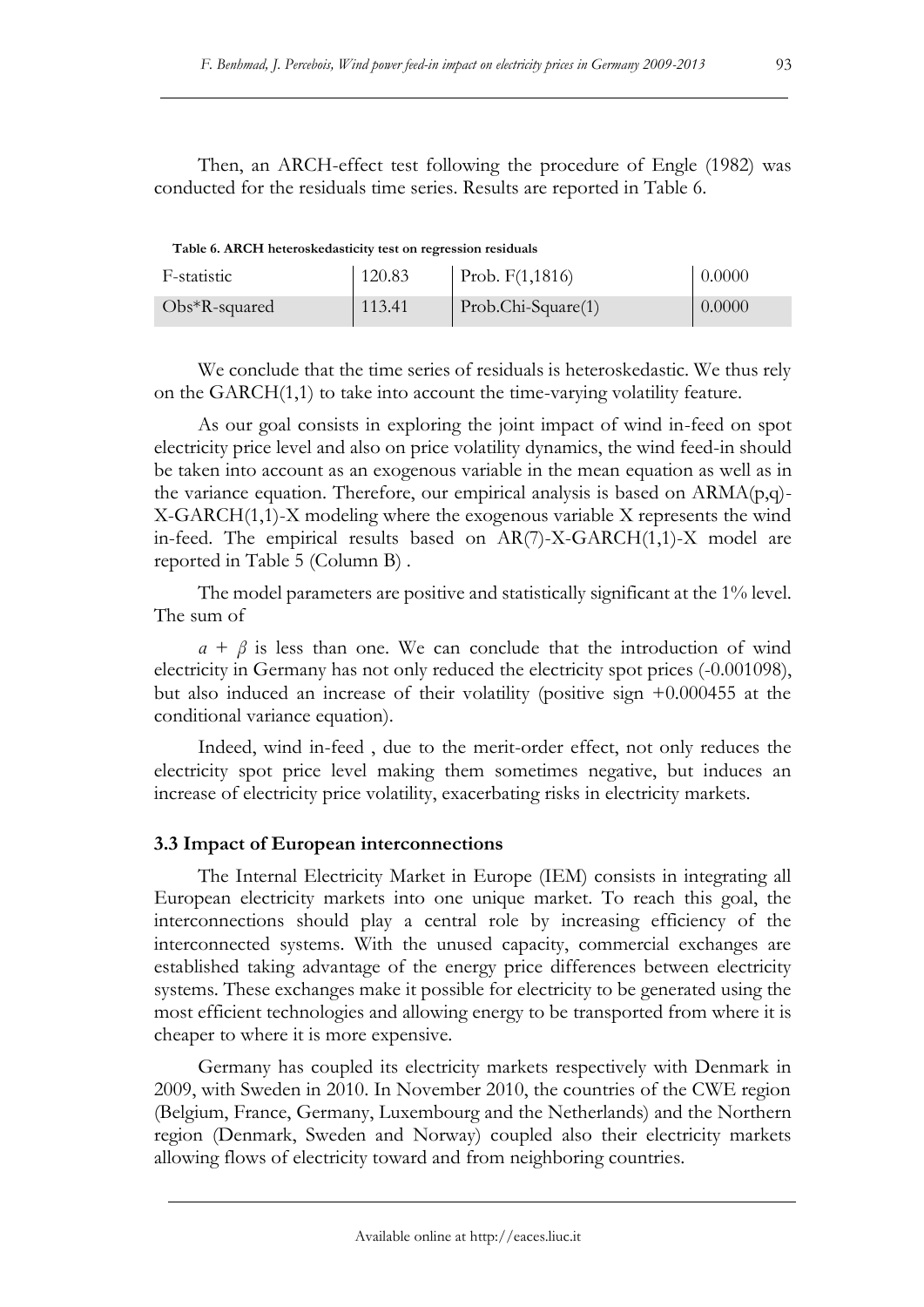For this study, we use the spread (price differential between Germany and France) as a proxy variable of market coupling and try to use it as an additional explanatory variable in our model (AR(7)-X-GARCH(1,1)-X model). The spread dynamics are shown at the following figure 7.



Figure 7. Spread of Germany-France electricity spot prices SPREAD

In Table 5 (Column C), the reported results show that Germany-France electricity price spread not only increases the German spot electricity price but also lowers its volatility. Indeed, the coefficient of the spread is positive in the mean equation and negative in the conditional variance equation. With a better integrated electricity market, electricity export flows from Germany (low-price country) to France (country where demand and price are higher). Therefore, electricity exports are able to smooth the German spot price making it more stable, decreasing its volatility.

We can conclude that the introduction of wind electricity in Germany has not only reduced the electricity spot prices, but also contributed to an increase in their volatility. However, the challenge of a wind production excess in relation to low demand can be addressed by exporting the electricity production surplus to neighbouring countries.

Therefore, the interconnection of the European electricity grids behaves like a safety valve preventing the full effect of renewable power on the spot electricity price and its volatility.

The downward effect of the feed-in of wind-generated electricity on spot prices seems to be limited in comparison with the aforementioned empirical literature. But, it is worth noting that this literature considers a time period when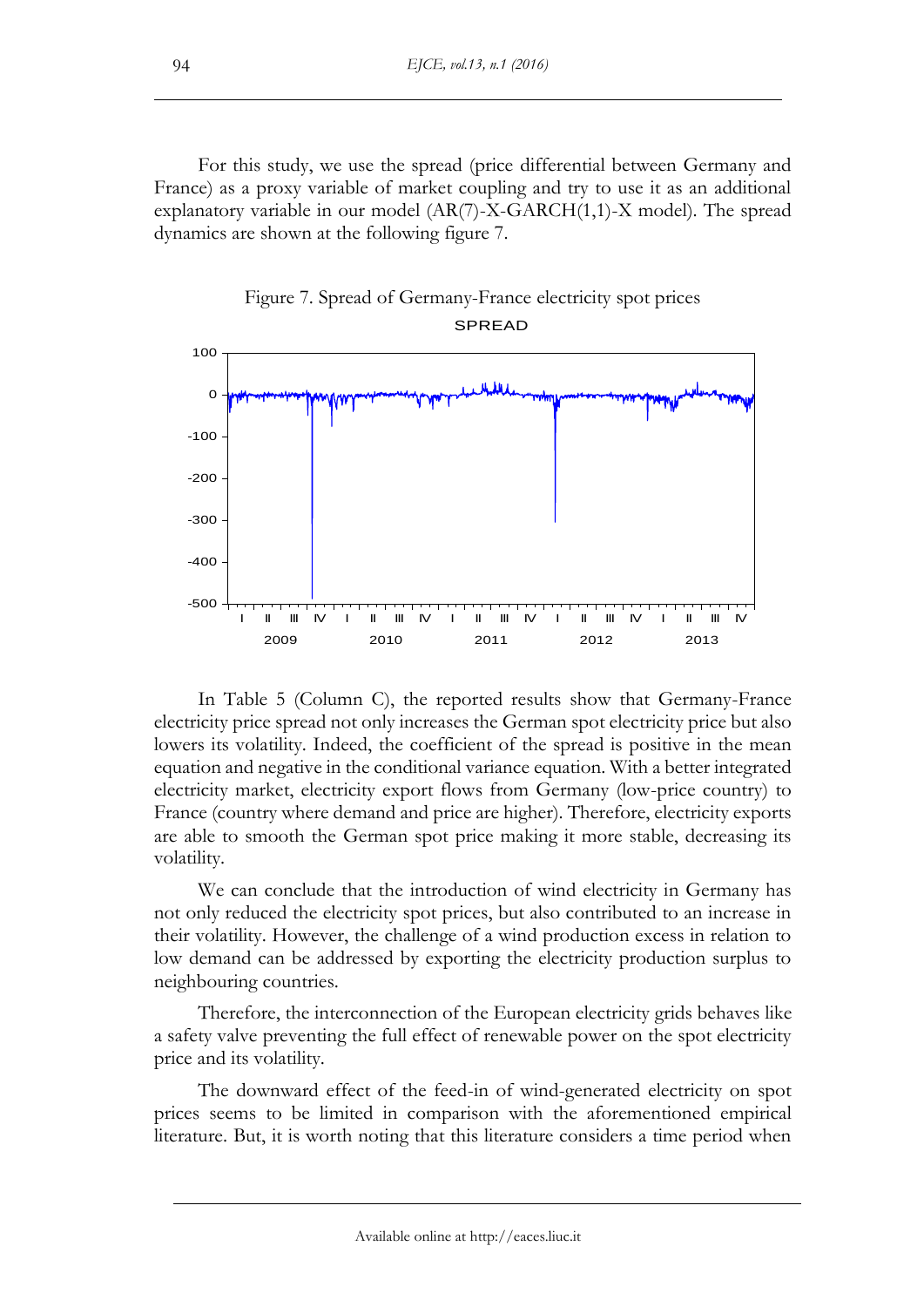the interconnections between the German transmission grid operators and their European neighboring counterparts were not developed as much as they are today.

Moreover, this downward effect is also partly offset by the shutdown of certain nuclear reactors, which modifies the merit order in favour of the more expensive thermal electricity. Furthermore, with time, grid managers are much better able to anticipate weather changes and control the feed-ins of wind or solar electricity (learning effect). Finally, the saturation of the grids is also a factor limiting the potential drop in spot prices, since part of the wind-generated electricity (offshore in particular) cannot be physically fed into the network for technical reasons.

# **4. Conclusion**

The feed-in tariffs support scheme, consisting in buying intermittent electricity at a fixed price off-market considerably higher than the spot market price, has clearly induced a huge market penetration of RES.

The fact that this intermittent electricity has statutory priority on the grid and at the same time participates in spot market auctions at a zero marginal cost can have negative effects on the functioning of the spot market as it leads to a downward trend in the equilibrium price: the so-called merit-order effect. Indeed, each additional GWh wind (and RES in general) production of electricity will have a crowding effect on higher marginal cost power plants.

The purpose of the paper consists in quantifying the merit order effect of wind feed-in in Germany during the 2009-2013 period. One of the major findings is that the day-ahead electricity spot price fell by 1.23€/MWh for each additional GWh.

Moreover, the wind electricity generation has an increasing effect on the spot prices volatility.

However, all the negative effect of RES could significantly be limited by the interconnections of between Germany and neighbouring countries especially France, allowing it to export its surplus wind power. Therefore, the development of the renewable energy sources should be accompanied by a market coupling in order to address their challenges to European electricity system.

## **References**

BMU (2013), 'Renewable Energies Driving Germany's Energiewende', Federal Ministry for the Environment, Nature Conservation and Nuclear Safety, [www.bmu.de/english](file:///H:/eaces/www.bmu.de/english) [www.erneuerbare-energien.de](http://www.erneuerbare-energien.de/) (October,2013)

Bode S., Groscurth H.M.( 2006), 'The Effect of the German Renewable Energy Act (EEG) on the electricity price', *HWWA Discussion Paper,* **348**.